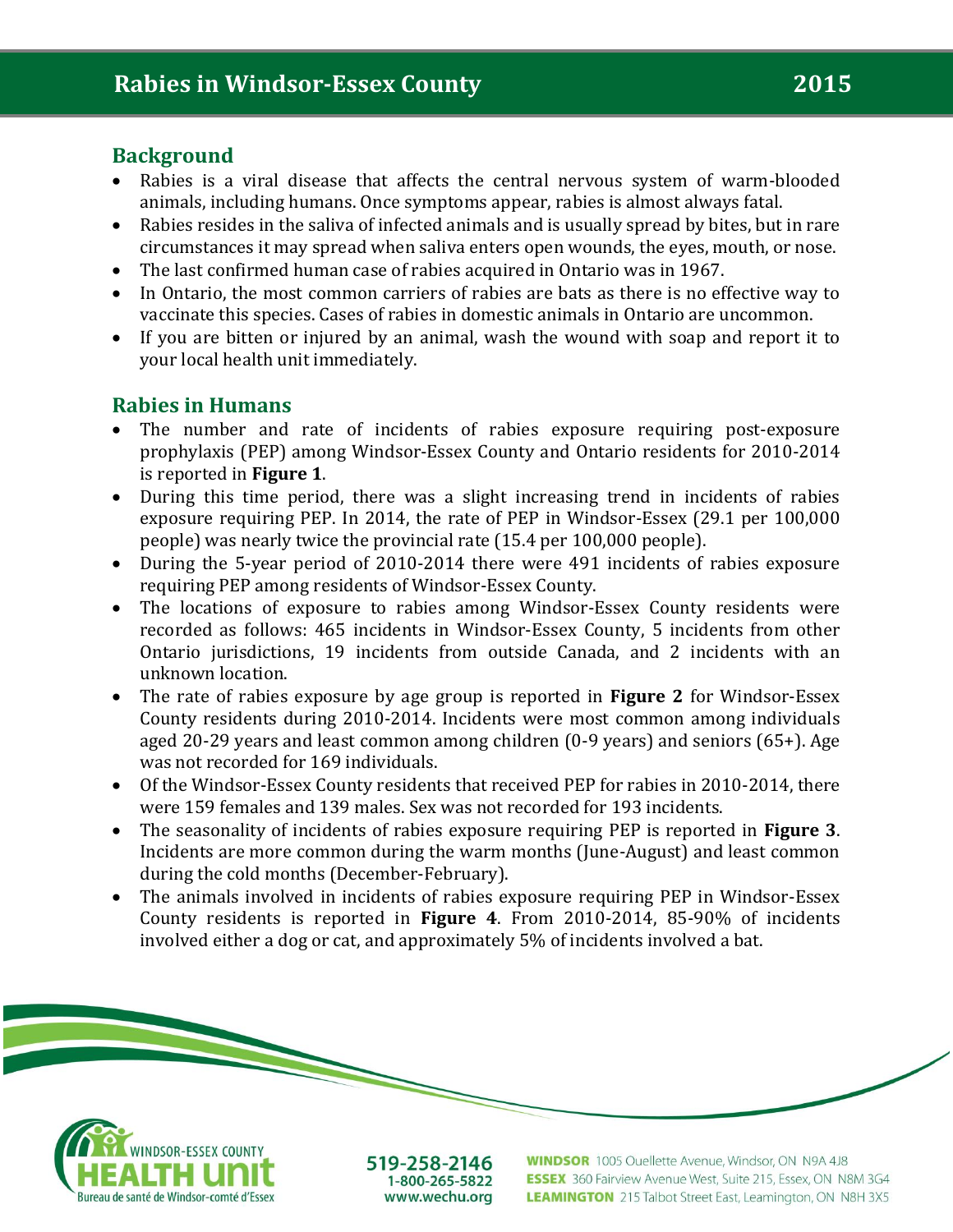## **Rabies in Animals**

Bureau de santé de Windsor-comté d'Essex

- The number of animals testing positive for rabies in Ontario during the previous 15 years (2000-2014) is reported in **Figure 5.** There were no cases of rabies in animals reported in Windsor-Essex County in 2014.
- The last case of rabies in animals in Windsor-Essex County was in 2008 in a bat. The last cases of rabies in terrestrial mammals in Windsor-Essex were in 1994.
- In 2014, there were 18 cases of rabies in animals in Ontario; all cases were in bats. No terrestrial mammals tested positive in 2014.
- Since 1989, the government continues to run annual baiting programs to vaccinate wildlife against rabies as part of the strategy to eliminate rabies from Ontario,
- The number of rabies cases in animals in Ontario has experienced a 10-fold decrease since 2000 and a 100-fold decrease since 1988. The number of rabies cases in animals in 2014 is the lowest ever reported in Ontario. This massive decline may be attributed to the success of the government baiting programs.
- The proportion of rabies cases by type of animal (wild terrestrials, domesticated terrestrials, and bats) in Ontario (2005-2014) is reported in **Figure 6**.
- During the previous five years (2010-2014) in Ontario, two dogs and one cat tested positive for rabies.
- Bats now account for the vast majority of rabies cases in Ontario. There is no effective way to vaccinate bat species primarily due to their diet of insects.
- The number of rabies cases by animal species is reported in **Figure 7** for regions near Windsor-Essex County (2012-2014). Despite no cases of rabies in terrestrial animals in southern Ontario, neighboring states (Michigan and Ohio) still occasionally report rabies in domestic and wild terrestrial animals.
- Bats are the most common reservoir of rabies in Michigan and Ohio. Raccoon rabies has not been reported in Michigan, but is present in Ohio.



LEAMINGTON 215 Talbot Street East, Leamington, ON N8H 3X5

1-800-265-5822 www.wechu.org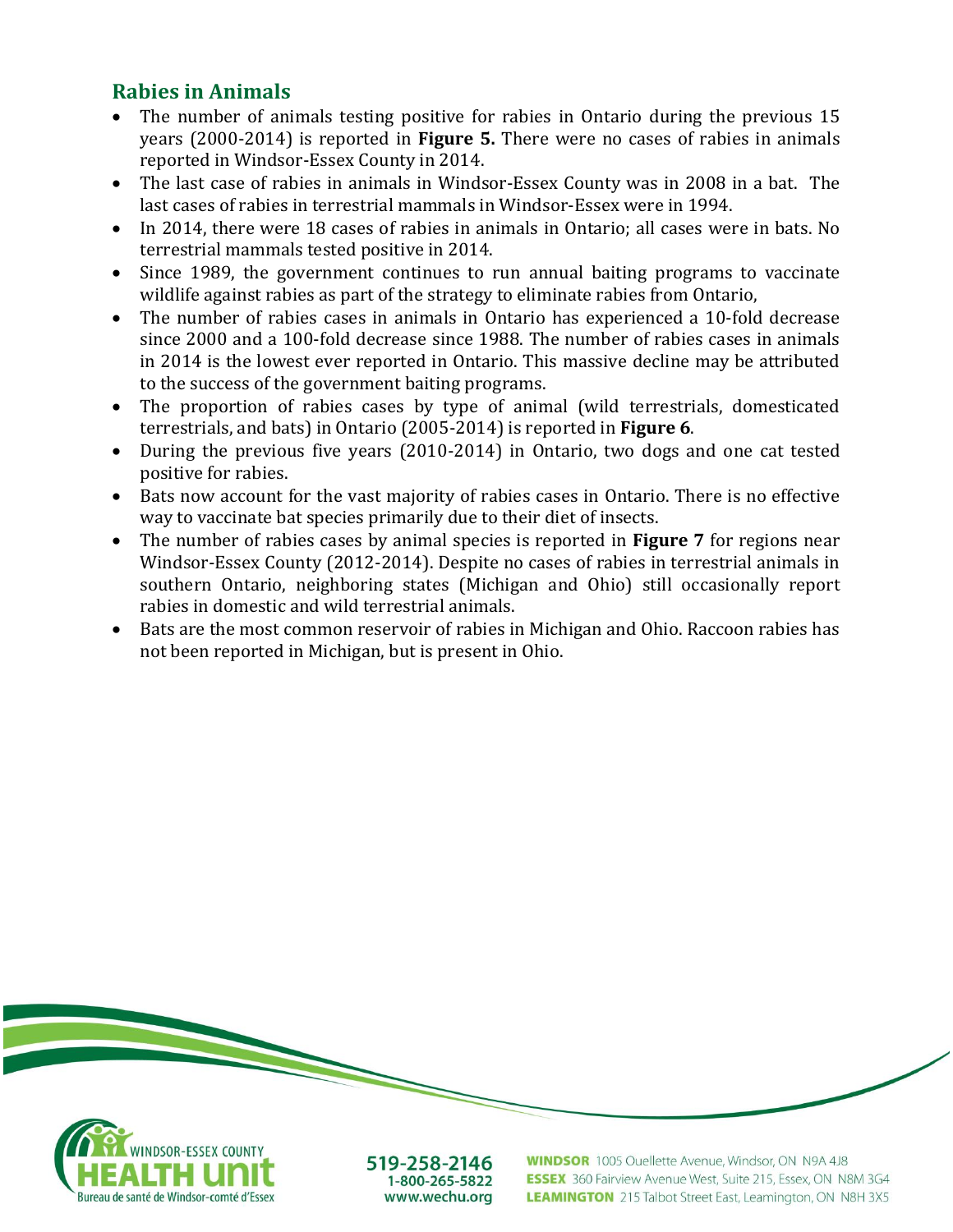#### **Data Sources**

The data presented in this report were sourced from the integrated Public Health Information System (iPHIS), the Canadian Food Inspection Agency (CFIA), and the Ontario Ministry of Natural Resources (MNR).

### **Additional Resources**

Public Health Ontario:

[https://www.publichealthontario.ca/en/DataAndAnalytics/Documents/2012\\_September\\_](https://www.publichealthontario.ca/en/DataAndAnalytics/Documents/2012_September_PHO_Monthly_Report.pdf) [PHO\\_Monthly\\_Report.pdf](https://www.publichealthontario.ca/en/DataAndAnalytics/Documents/2012_September_PHO_Monthly_Report.pdf)

Ministry of Natural Resources:<http://www.ontario.ca/environment-and-energy/rabies> Canadian Food Inspection Agency: [http://www.inspection.gc.ca/animals/terrestrial](http://www.inspection.gc.ca/animals/terrestrial-animals/diseases/reportable/rabies/eng/1356138388304/1356152541083)[animals/diseases/reportable/rabies/eng/1356138388304/1356152541083](http://www.inspection.gc.ca/animals/terrestrial-animals/diseases/reportable/rabies/eng/1356138388304/1356152541083)

Ontario Ministry of Agriculture, Food, and Rural Affairs:

[http://www.omafra.gov.on.ca/english/livestock/general/facts/info\\_rabies.htm](http://www.omafra.gov.on.ca/english/livestock/general/facts/info_rabies.htm) Lambton Public Health: [https://lambtonhealth.on.ca/health-information/rabies](https://lambtonhealth.on.ca/health-information/rabies-control/rabies-in-lambton-county)[control/rabies-in-lambton-county](https://lambtonhealth.on.ca/health-information/rabies-control/rabies-in-lambton-county)

London-Middlesex Health Unit:<https://www.healthunit.com/local-rabies-statistics> State of Michigan[: www.michigan.gov/rabies](http://www.michigan.gov/rabies)

Ohio Department of Health[: http://www.odh.ohio.gov/rabies](http://www.odh.ohio.gov/rabies)

Centers for Disease Control and Prevention:

<http://www.cdc.gov/rabies/location/usa/surveillance/index.html>



519-258-2146 1-800-265-5822 www.wechu.org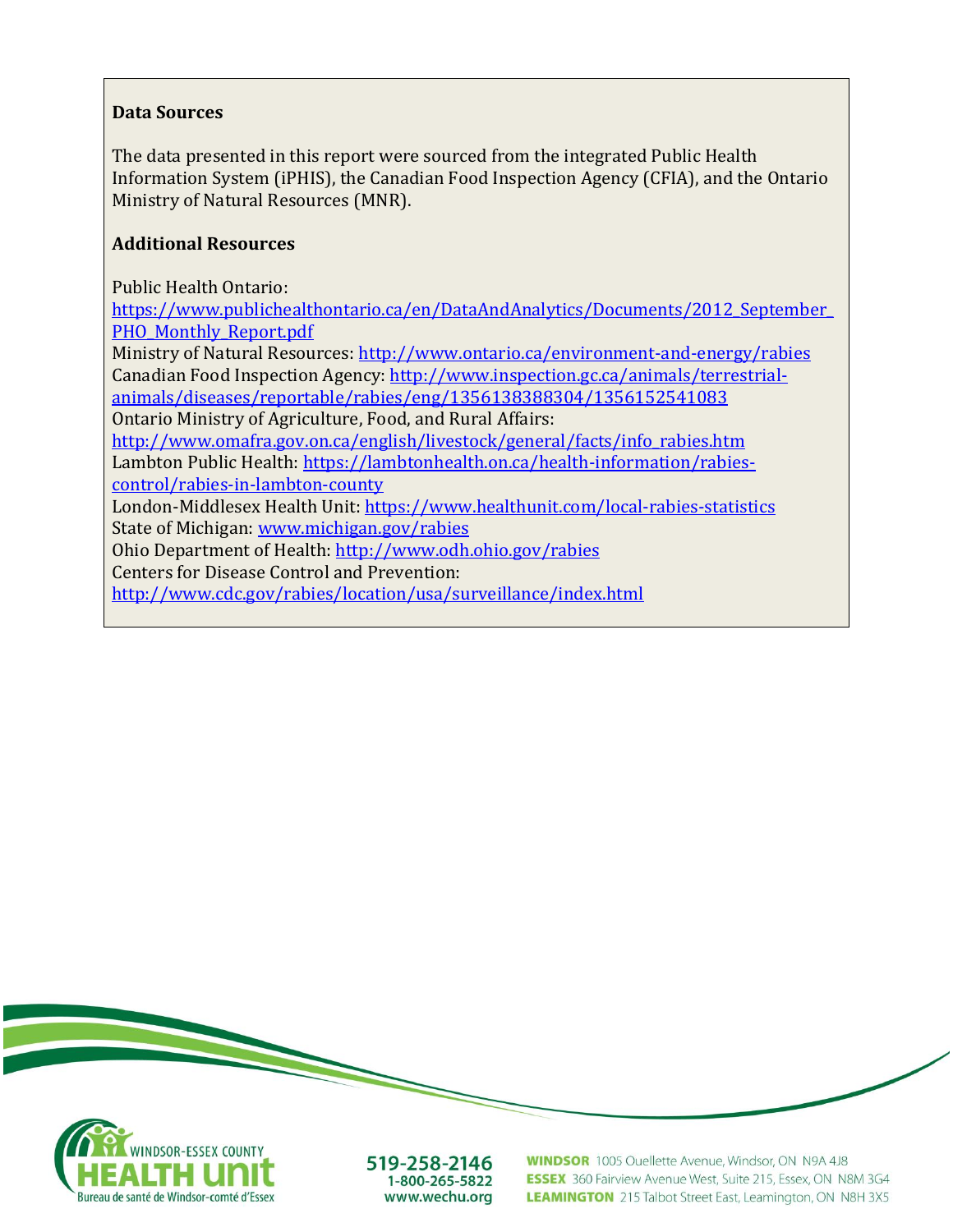# **Figures**





**Data source:** MOHLTC, integrated Public Health Information System (iPHIS) database [2010-2014], extracted by Public Health Ontario [2015/09/09]. **Note:** 1 unknown date.



519-258-2146 1-800-265-5822 www.wechu.org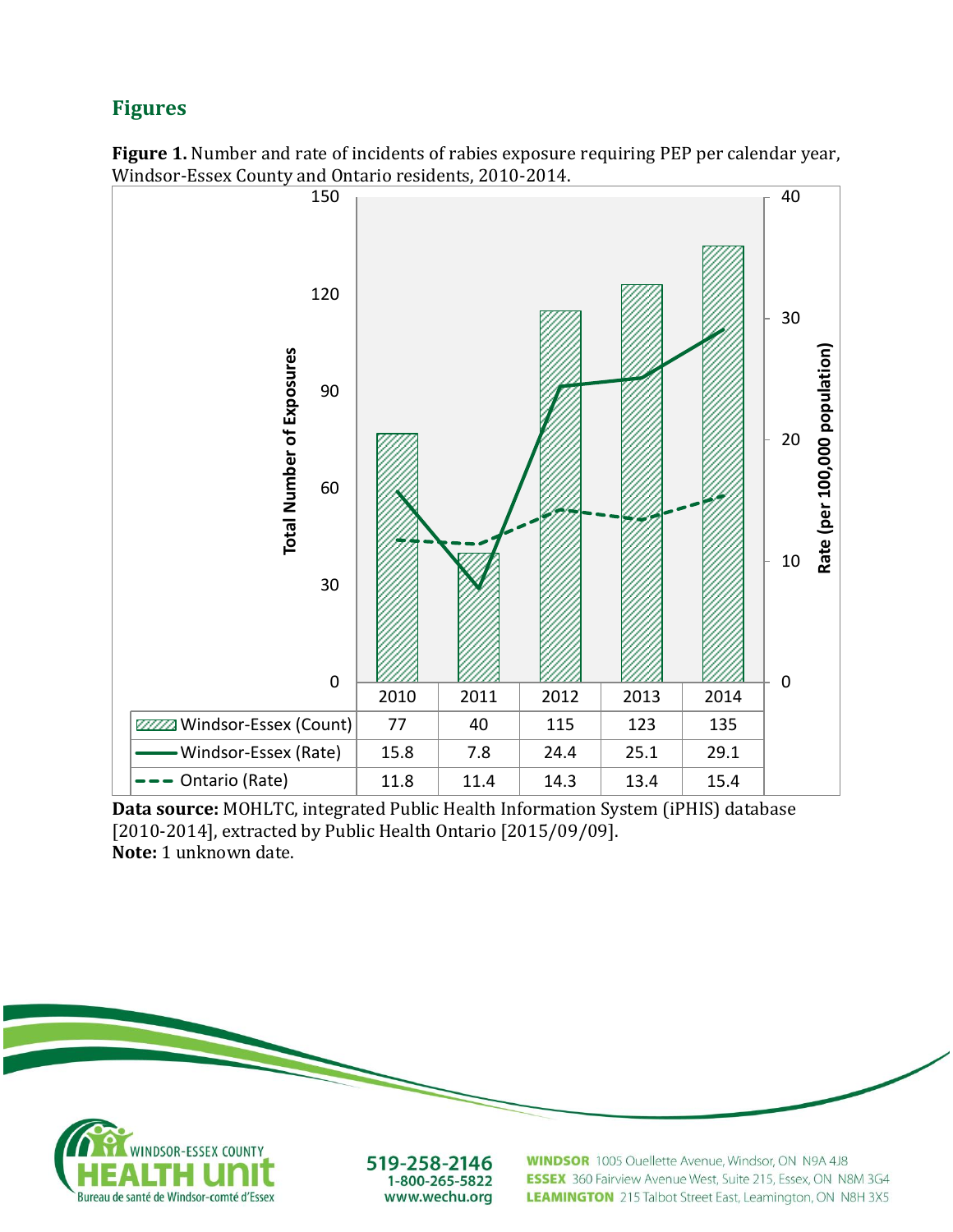

**Figure 2.** Rate of rabies exposure requiring PEP by age group, Windsor-Essex County residents, 2010-2014.

**Data Source:** MOHLTC, integrated Public Health Information System (iPHIS) database [2010-2014], extracted [2015/08/20]. **Note:** 169 unknown ages.



LEAMINGTON 215 Talbot Street East, Leamington, ON N8H 3X5

www.wechu.org

Bureau de santé de Windsor-comté d'Essex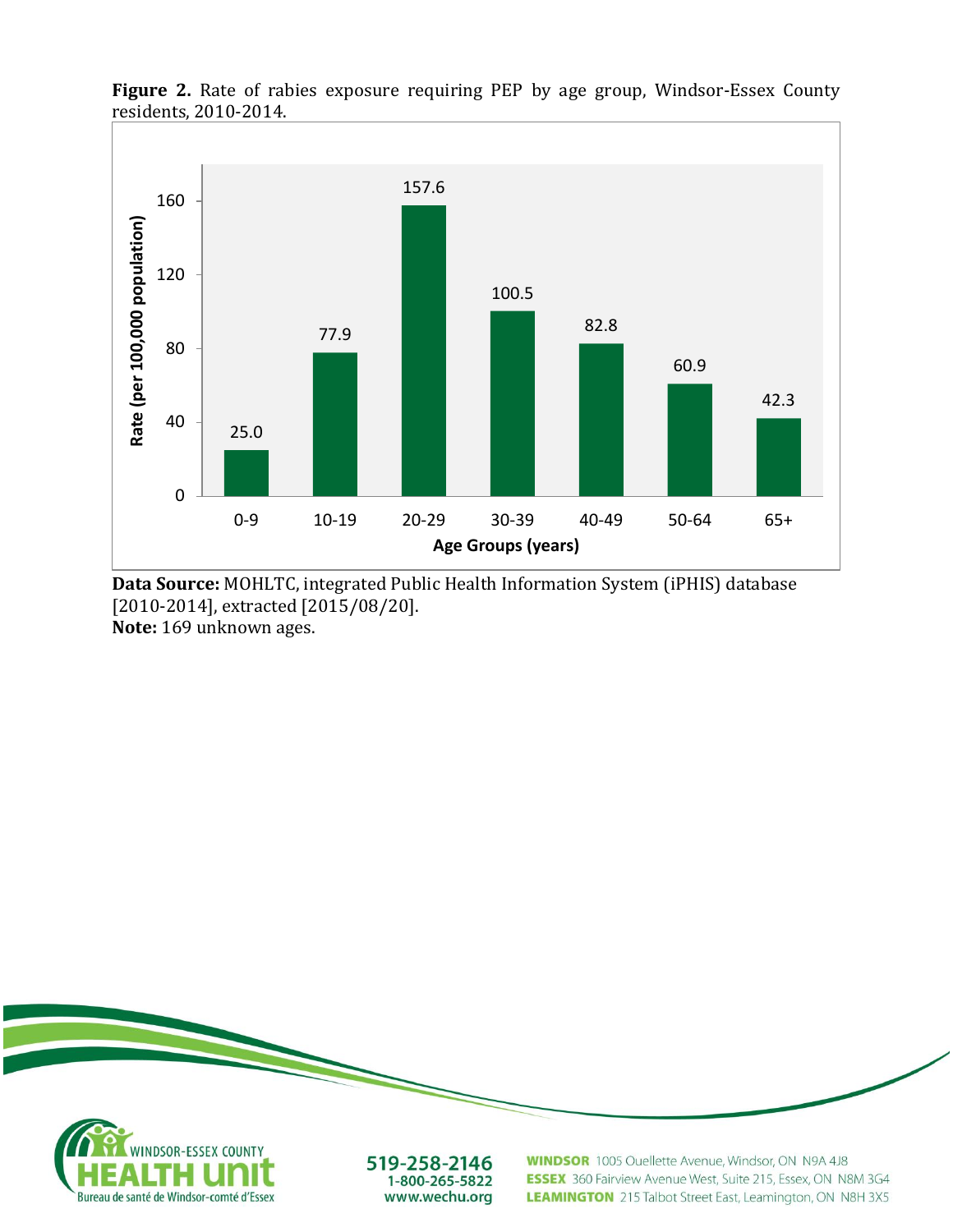

**Figure 3.** Average number of incidents of rabies exposure requiring PEP per month (2009- 2013) and total number incidents (2014), Windsor-Essex County residents.

**Data Source:** MOHLTC, integrated Public Health Information System (iPHIS) database [2009-2014], extracted [2015/08/20]. **Note:** 3 unknown dates.

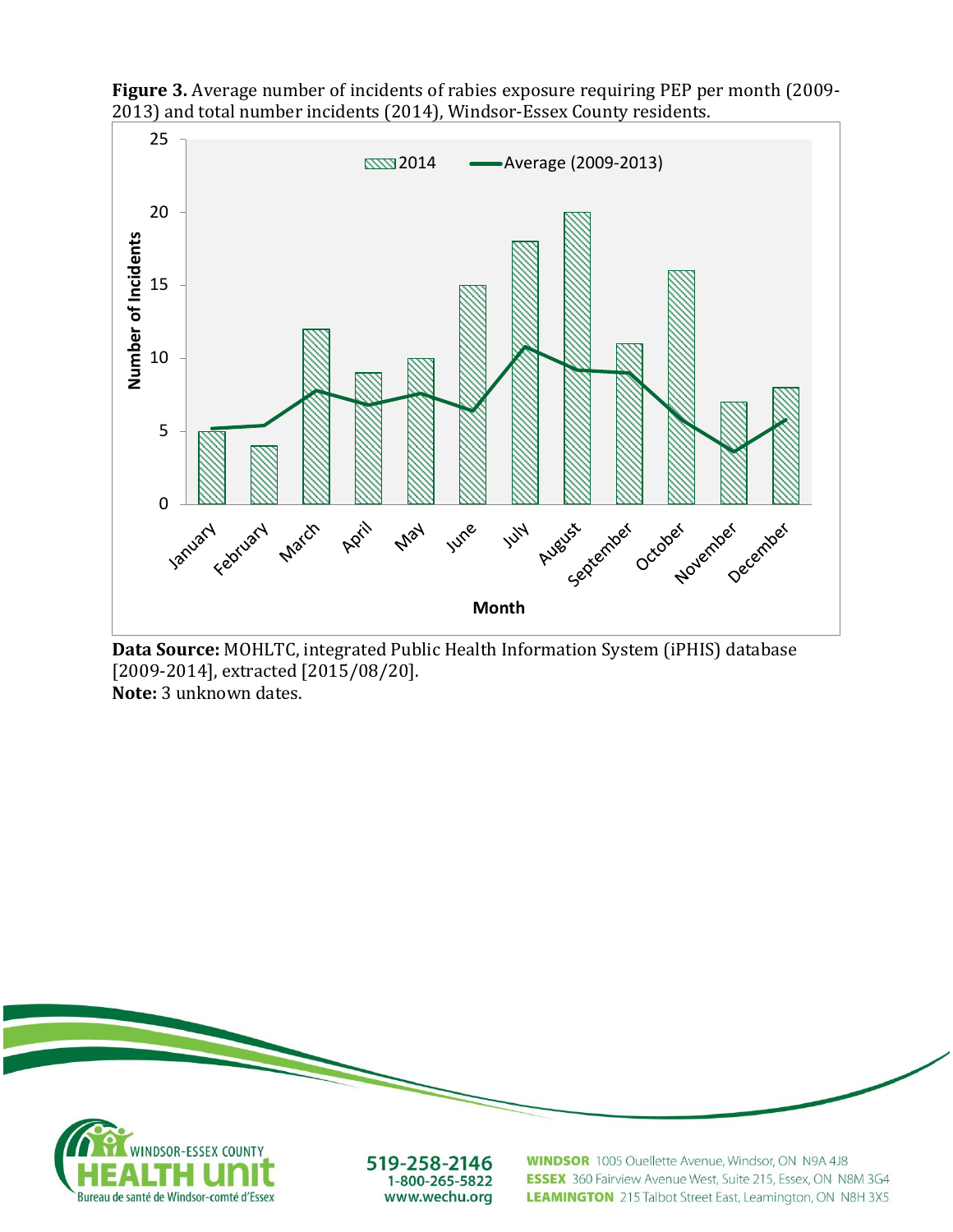

**Figure 4.** Animals involved in incidents of potential rabies exposures requiring PEP for Windsor-Essex County residents, 2010-2014.

**Data Source:** MOHLTC, integrated Public Health Information System (iPHIS) database [2010-2014], extracted [2015/08/20]. **Note:** 8 unknown animals.



1-800-265-5822 Bureau de santé de Windsor-comté d'Essex www.wechu.org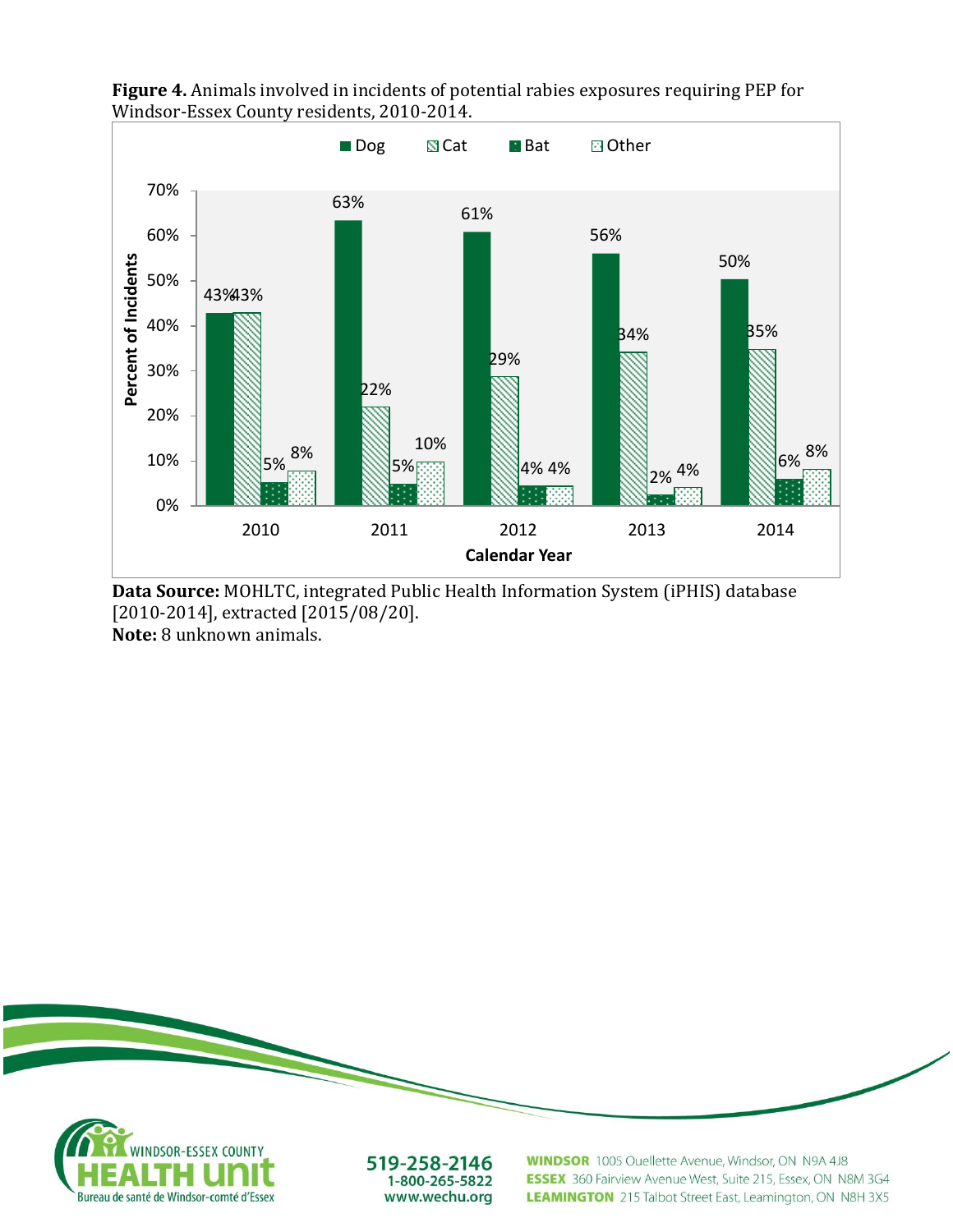

**Figure 5.** Cases of rabies in domestic and wild animals in Ontario, 2000-2014.

**Data Source:** Canadian Food Inspection Agency (CFIA) [2000-2014], extracted [2015/08/24].

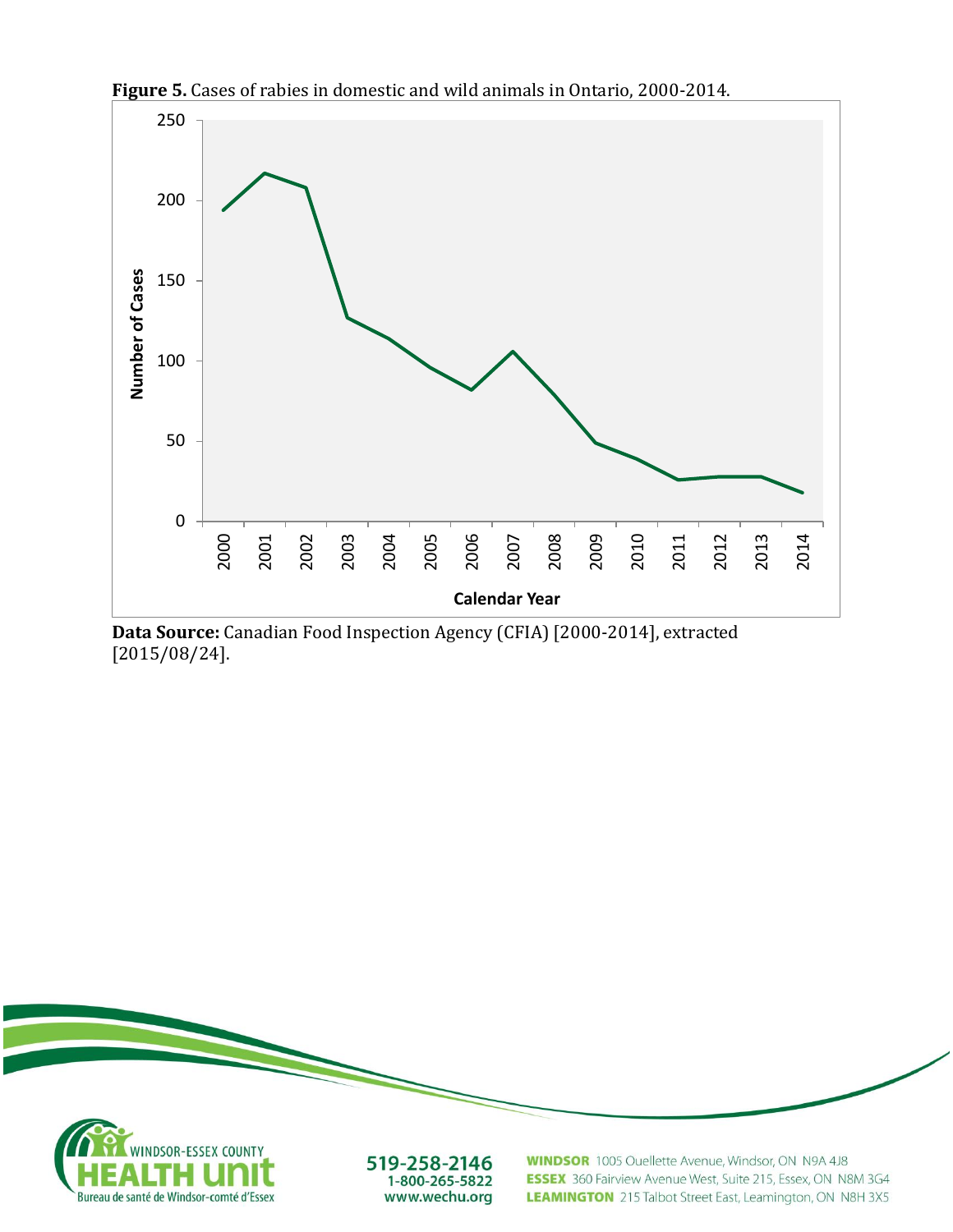

**Figure 6.** Proportion of rabies cases in animals in Ontario, 2005-2014.

**Data Source:** Canadian Food Inspection Agency (CFIA) [2000-2014], extracted [2015/08/24].

**Note:** wild terrestrials include skunks, raccoons, foxes, and domestic terrestrials include dogs, cats, and livestock.